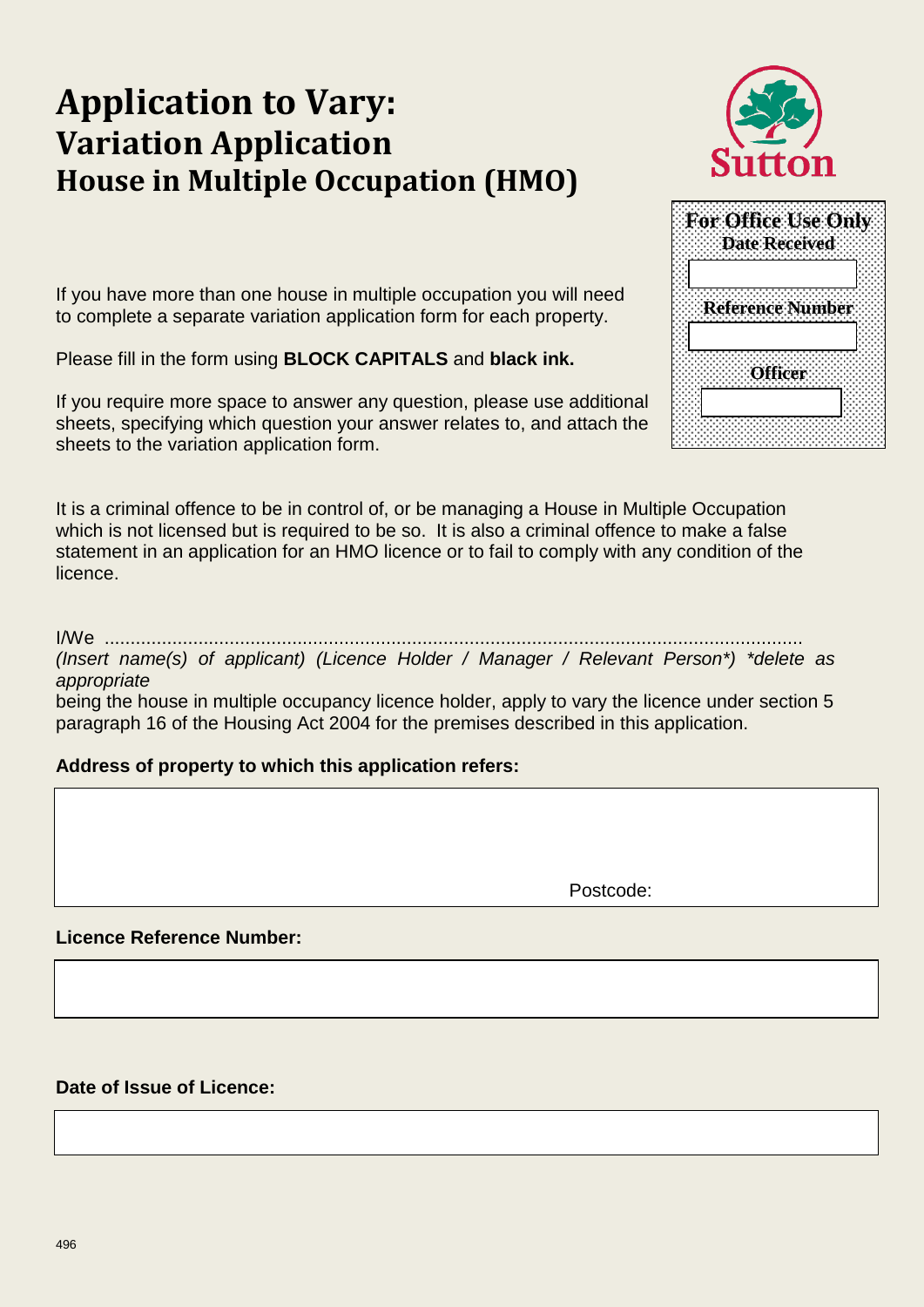#### **Part 1 Annlicant Details**

| r art in Applicant Dotailo                                                                                                 |                              |                       |                      |  |  |  |  |  |
|----------------------------------------------------------------------------------------------------------------------------|------------------------------|-----------------------|----------------------|--|--|--|--|--|
| <b>Full Name:</b>                                                                                                          |                              |                       |                      |  |  |  |  |  |
|                                                                                                                            |                              |                       |                      |  |  |  |  |  |
| Address:                                                                                                                   |                              |                       |                      |  |  |  |  |  |
|                                                                                                                            |                              |                       |                      |  |  |  |  |  |
|                                                                                                                            |                              |                       |                      |  |  |  |  |  |
|                                                                                                                            |                              |                       | Postcode:            |  |  |  |  |  |
| <b>Contact Information:</b>                                                                                                |                              |                       |                      |  |  |  |  |  |
| Telephone:                                                                                                                 |                              | <b>Email Address:</b> |                      |  |  |  |  |  |
| Mobile:                                                                                                                    |                              | Other:                |                      |  |  |  |  |  |
|                                                                                                                            |                              |                       |                      |  |  |  |  |  |
|                                                                                                                            | Part 2. Reason for Variation |                       |                      |  |  |  |  |  |
| Do you want the proposed variation to take effect as soon as possible?<br>Yes<br><b>No</b>                                 |                              |                       |                      |  |  |  |  |  |
| If no, please indicate the date you wish for the variation to come into force:                                             |                              |                       |                      |  |  |  |  |  |
|                                                                                                                            |                              |                       | Month<br>Year<br>Day |  |  |  |  |  |
|                                                                                                                            |                              |                       |                      |  |  |  |  |  |
| Please describe the nature of the proposed variation below and attach any supporting<br>documents to the application form: |                              |                       |                      |  |  |  |  |  |
|                                                                                                                            |                              |                       |                      |  |  |  |  |  |
|                                                                                                                            |                              |                       |                      |  |  |  |  |  |
|                                                                                                                            |                              |                       |                      |  |  |  |  |  |
|                                                                                                                            |                              |                       |                      |  |  |  |  |  |
|                                                                                                                            |                              |                       |                      |  |  |  |  |  |
|                                                                                                                            |                              |                       |                      |  |  |  |  |  |
|                                                                                                                            |                              |                       |                      |  |  |  |  |  |
|                                                                                                                            |                              |                       |                      |  |  |  |  |  |
|                                                                                                                            |                              |                       |                      |  |  |  |  |  |
|                                                                                                                            |                              |                       |                      |  |  |  |  |  |
|                                                                                                                            |                              |                       |                      |  |  |  |  |  |
|                                                                                                                            |                              |                       |                      |  |  |  |  |  |
|                                                                                                                            |                              |                       |                      |  |  |  |  |  |